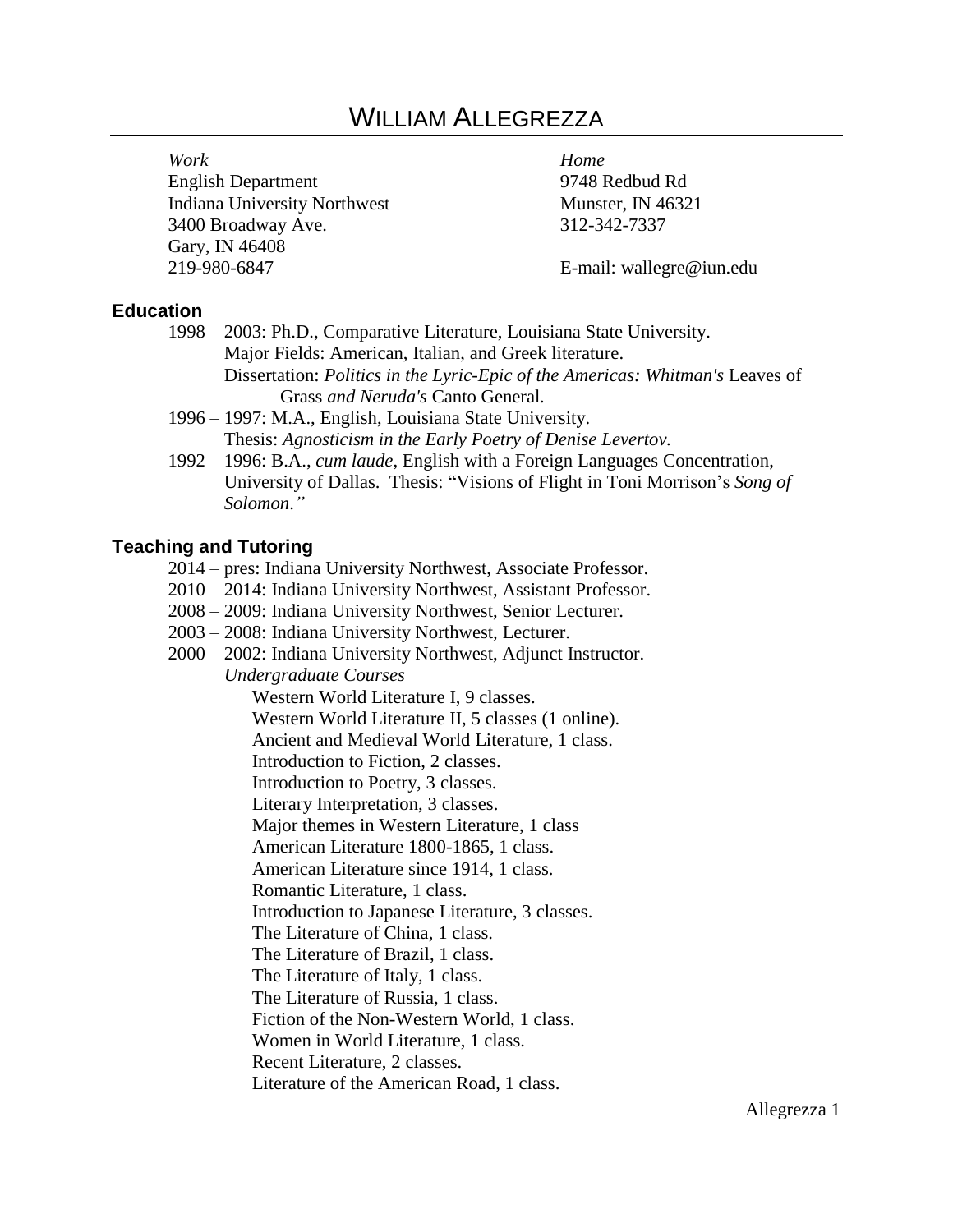Principles of Composition, 23 classes. Elementary Composition I, 34 classes. Elementary Composition II, 1 class. Professional Writing Skills, 17 classes (13 online). Advanced Expository Writing, 1 class. Literature of the American Road, 1 class. Grammar and Usage, 5 classes. Introduction to the English Language, 2 classes. Writing Poetry, 6 classes. Writing Fiction, 5 classes. *Graduate Courses* Linguistics and the Teacher of English, 5 classes. Introduction to the English Language, 2 classes. Writing Poetry I, 3 classes. Writing Fiction I, 3 classes. Spring 2003 – Spring 2003: Morton College, Assistant Professor. Writing & Reading IV, 1 class. Rhetoric I, 2 classes. Rhetoric II, 1 class. 2002 – 2002: Roosevelt University, Adjunct Instructor. Basic Writing Practice, 1 class. Modern Literature and the Arts, 1 class. 2000 – 2002: Columbia College Chicago, Adjunct Instructor. Composition I, 3 classes. 1998 – 2000: Louisiana State University, Graduate Teaching Assistant. Composition I, 3 classes. Composition II, 1 class. 1998 – 1999: St. Joseph's Academy, Guest Lecturer. College Essay Unit, 2 semesters. 1998: Louisiana State University. Writing Center Tutor at LSU, 2 semesters.

## **Teaching Interests**

19<sup>th</sup>-, 20<sup>th</sup>-, and 21<sup>st</sup>-century American Literature, World Literature, and Creative Writing.

## **Publications**

## **Poetry Books/E-books:**

*Step Below: Selected Poems 2000-2015.* San Francisco and New York: Meritage Press and i.e. press, 2016.

*Port Light: A Hay(na)ku Collection*. San Francisco: Meritage Press, 2014.

*still. walk.* Espoo, Finland: Gradient Books, 2014.

*Aquinas and the Mississippi*. (co-written with Garin Cycholl). New York: Furniture Press, 2011.

*Densities, Apparitions.* Rockhampton, Australia: Otoliths Press, 2011.

*Inshore Seeds.* London, UK: Argotist E-Books, 2011.

*Collective Instant*. Rockhampton, Australia: Otoliths Press, 2008.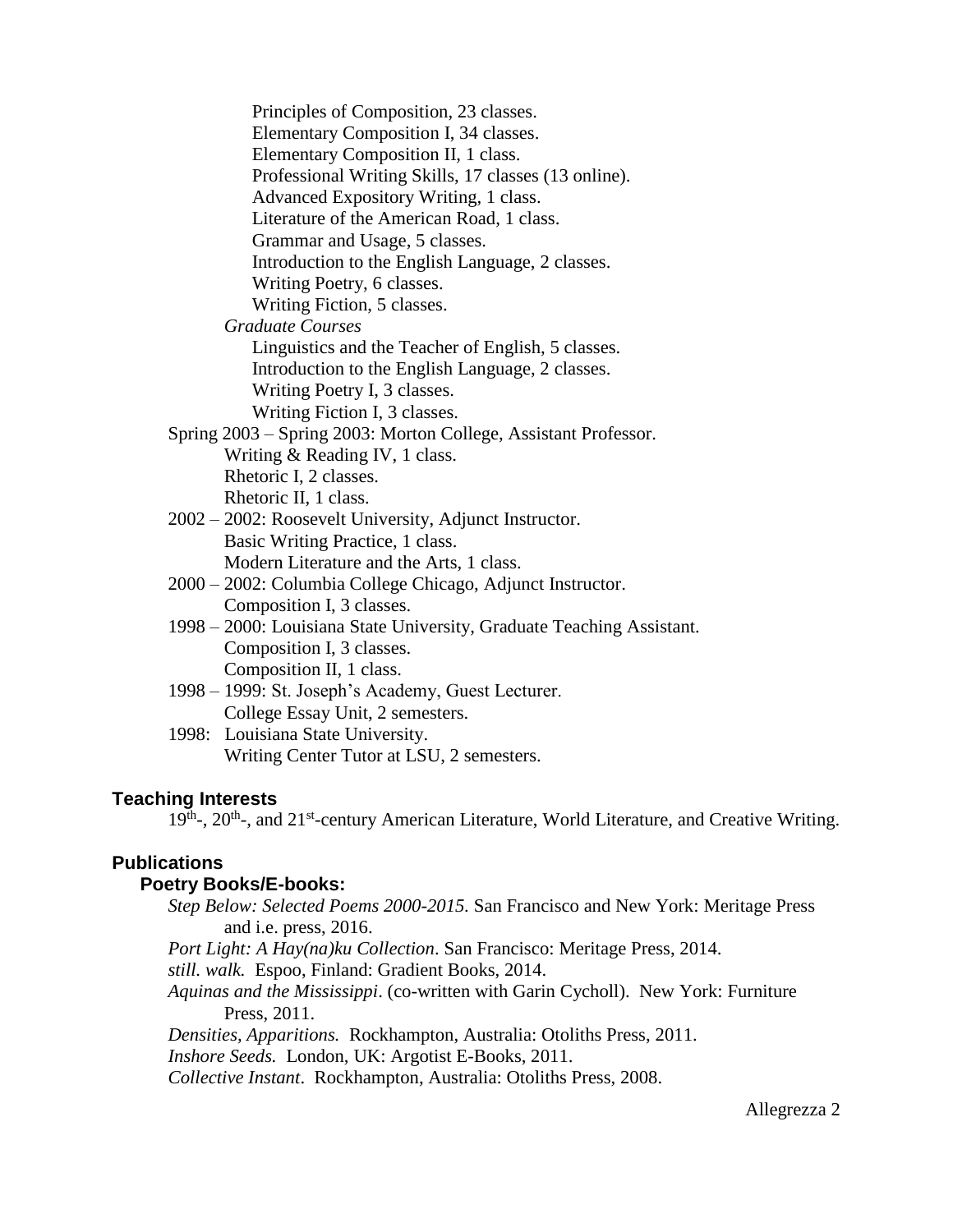*Fragile Replacements*. San Francisco: Meritage Press, 2007.

*In the Weaver's Valley*. West Hartford, CT: Blue Lion, 2006.

*Ladders in July*.Springfield, IL: BlazeVox, 2005.

*temporal nomads*. Espoo, Finland: xPress(ed), 2003.

## **Poetry Chapbooks:**

*with.* (co-written with Jon Davis, Kateri Kosek, Alexandra van de Kamp, Yarrow Paisley, and Christen Gholson.) New York: Firewheel Editions, 2013

*Marquee*. Schaffhausen, Switzerland: Dusie, 2011.

*Through Having Been*, Volume 1. San Francisco: Open Palm Press, 2010.

*Through Having Been*, Volume 2. San Francisco: Open Palm Press, 2010.

*Filament Sense.* San Francisco: Ypolita Press, 2008.

*Sonoluminescence* (co-written with Simone Muench). Schaffhausen, Switzerland: Dusie, 2007.

*Ishmael Among the Bushes*. Schaffhausen, Switzerland: Dusie, 2006.

*#5*. Baltimore: Furniture Press, 2004.

## **Critical Books/Anthologies:**

- *Epics of the Americas: Whitman and Neruda*. Forthcoming in 2017 with Biblioteca Javier Coy D'Estudis Nord-Americans.
- *The Alteration of Silence: Recent Chilean Poetry*. Co-ed. Galo Ghigliotto. New Orleans: Dialogos Press, 2013.

*The Salt Companion to Charles Bernstein.* London: Salt Publishing, 2012.

- *La Alteración del Silencio: Poesía Norteamericana Reciente.* Co-ed. Galo Ghigliotto. Santiago, Chile: Editorial Cuneta, 2010.
- *The City Visible*: *Chicago Poetry for the New Century.* Co-ed. Raymond Bianchi. Chicago: Cracked Slab Books, 2007.

# **Selected Poems:**

Published in *The Mud Proposal* (Bangladesh 2016), *Marsh Hawk Review* (USA, 2015), *Otoliths* (Australia, 2014), *Streetcake* (USA, 2012), *On Barcelona* (Mexico, 2012), *Mad Hatters Review* (USA, 2012), *Jet Fuel Review* (USA, 2011), *Switchback* (USA, 2010), *Galatea Resurrects* (USA, 2010), *Little Red Leaves* (USA, 2010), *11 11* (USA, 2010), *Wheelhouse* (USA, 2009), *Counterexample* (USA, 2009), *Marsh Hawk Review* (USA, 2009), Eoagh (USA,2009), *Sous Rature* (USA, 2008),*Otoliths* (Australia, 2008), *Sawbuck* (USA, 2007), *Turnable and Blue Light* (USA, 2007), Alice *Blue* (USA, 2006), *Disaster* (USA, 2006), *Otoliths* (Australia, 2006), *Narcissus Works* (Italy, 2006), *Big Bridge*  (USA, 2005), *Milk Magazine* (USA, 2005), *88* (USA, 2003), *Poems for Peace* (USA, 2003), *Textbase* (Australia, 2003), *xstream* (Finland, 2002), *Swirl* (USA, 2002), *Poetry Midwest* (USA, 2002), *can we have our ball back?* (USA, 2001), *San Francisco Salvo* (USA, 2001), *Shampoo* (USA, 2001), *poethia* (USA, 2001), *RealPoetik* (USA, 2000), *Lost and Found Times* (USA, 2000), *The Underdog* (Holland, 1999), and *Aught* (USA, 1998). (I've published over 220 poems in journals and e-zines. A complete list is available upon request.)

# **Poems in Anthologies:**

Poems in *Litscapes* (Steerage Press, forthcoming), *narrative (dis)continuities: prose experiments by younger american writers* (San Diego: Recycled Karma Press, 2010), *Hay(na)ku Anthology, Volume* 2 (San Francisco: Meritage Press, 2008), *The Bedside*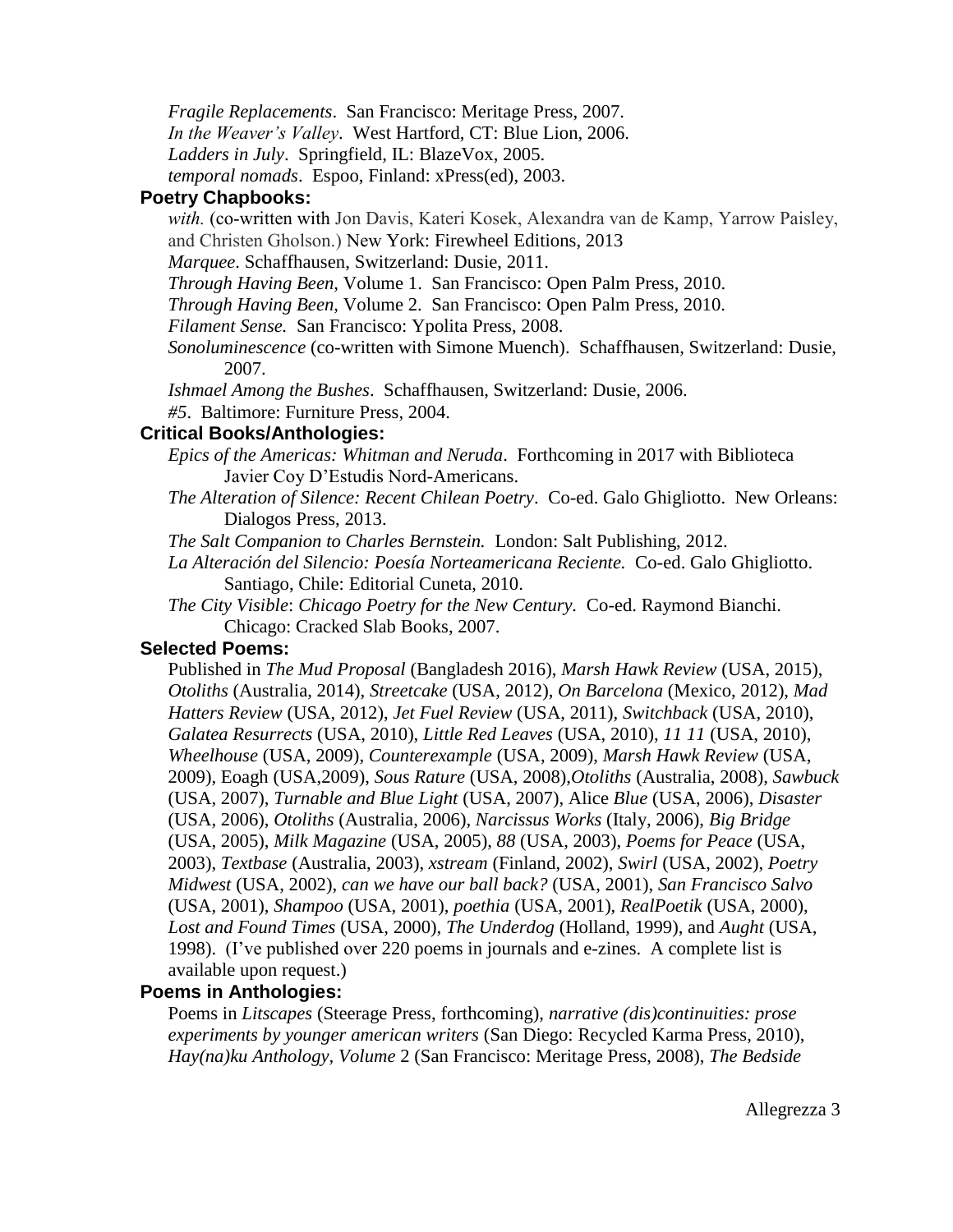*Guide to No Tell Motel - 2nd Floor* (Washington D.C: No Tell, 2007), and *Readings @ The Tap Room* (St. Louis: Observable Books, 2007).

# **Short Stories**

"Burning Exit" and "Serene Highway" (MiPoesis, 2011).

# **Selected Translations:**

Published in *Ekleksographia* (Canada, 2009), *Tin Lustre Mobile* (USA, 2004), *Get Underground Poetix* (USA, 2003), *Drunken Boat* (USA, 2002), and *can we have our ballback?* (USA, 2001). The translations are of poetry by Giuseppe Ungaretti, Dino Campana, Salvatore Quasimodo, Carlos Henrickson, Camilio Brodsky Bertoni, and Gladys González.

# **Translations of my Works:**

*Published in the Following Magazines*

*Polichinello* (Brazil, 2009), translated by Virna Teixeira.

*Papel de Rascunho* (Brazil, 2009), translated by Virna Teixeria.

*Qui* (Italy, 2009), translated by Anny Ballardini.

*Viento en Vela* (Mexico, 2008), translated by Rebeka Lembo.

*G A M M M :::* (Italy, 2006), translated by Gherardo Bortolotti.

*Narcissus Works* (Italy, 2006)*,* translated by Anny Ballardini.

# **Interviews of Me:**

- Varn, Derick. "The Modern in Chilean Poetry: An Interview with William Allegrezza." *Former People*. http://formerpeople.wordpress.com/2013/09/28/the-modern-inchilean-poetry-an-interview-with-william-allegrezza/. September 28, 2013.
- Nation-Watson, Shelley. "An Evening with Richard Fox and William Allegrezza." *Wordslingers*. WLUW FM 88.7. September 5, 2010.
- Tabios, Eileen. "Poets/Editors: William Allegrezza." *Otoliths.* May 1, 2010. <http://theotolith.blogspot.com/2010/04/poet-editors-4-william-allegrezza.html>.
- McLennan, Rob. "12 or 20 (Small Press) Questions: William Allegrezza on Moria." April 29, 2010. <http://robmclennan.blogspot.com/2010/04/12-or-20-smallpress-questions-william.html>.
- Beckett, Tom. "An Interview with William Allegrezza." *Otoliths*. Dec. 1, 2009. < http://the-otolith.blogspot.com/2009/11/tom-beckett-interview-withwilliam.html>.
- White, Nick. "Sunday Special: Series A with Bill Allegrezza." *Chicago Amplified*. Chicago Public Radio. WBEZ, Chicago. April 7, 2008.
- McLennan, Rob. "12 or 20 Questions: with William Allegrezza." *12 or 20 Questions*. Jan. 14 2008. <http://12or20questions.blogspot.com/2008/01/12-or-20- questions-with-william.html>.
- Menendez, Didi. "Poetry Worldmen of the Web: William Allegrezza." *MiPoesias.* Oct. 8, 2007. <http://menoftheweb.blogspot.com/2007/10/william-allegrezza.html>.
- Bianchi, Ray. "Interview with William Allegrezza." *Chicago Postmodern Poetry*. <http://chicagopostmodernpoetry.com/allegrezza.htm>.

# **Scholarly Articles:**

- "Another Italian-American Poet in Omaha: Italy in Michael Anania's Poetry." *Valley Voices*: 54-57. 2016.
- "Veronica Forrest-Thomson." Ed. James Persoon. New York: Facts on File. *The Facts on File Companion to 20th Century British Poetry*, 2008*.*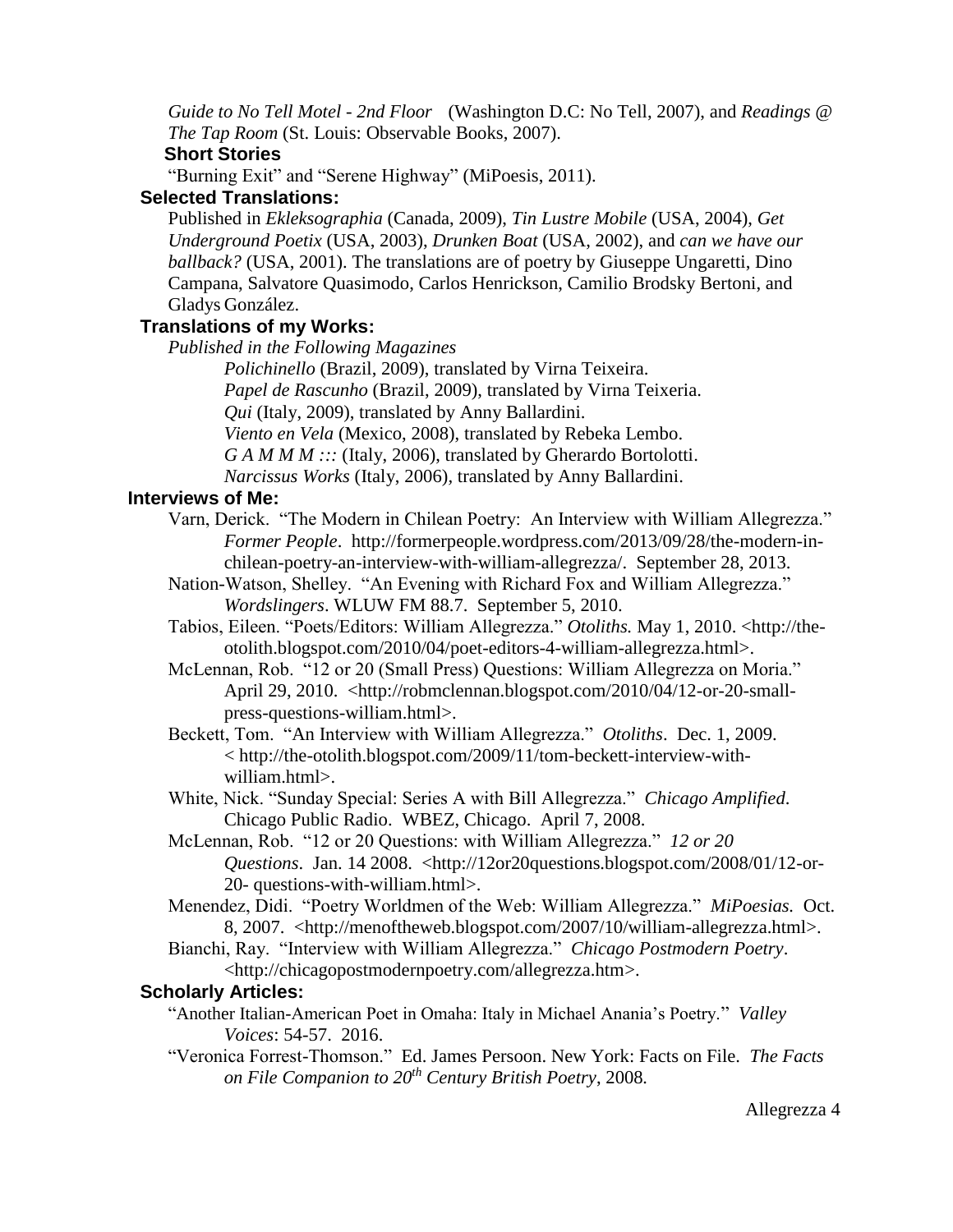- "Strike." Ed. James Persoon. New York: Facts on File. *The Facts on File Companion to 20th Century British Poetry*, 2008*.*
- "Anselm Hollo." *20th -Century American Poetry*. Ed. Burt Kimmelman. New York: Checkmark Books, 2005. 218.
- "Denise Levertov." *20th -Century American Poetry*. Ed. Burt Kimmelman. New York: Checkmark Books, 2005. 277-278.
- "John Crow Ransom." *20th -Century American Poetry*. Ed. Burt Kimmelman. New York: Checkmark Books, 2005. 415-416.
- "E-Space & International Experimental Poetry." *Prague Literary Review.* 1.3 (2003)*.*
- "Uncovering True Stories: Barry Hannah's 'Water Liars.'" *Notes on Contemporary Literature.* 31 (2001): 7-8.
- "Love without Identity in Italo Calvino's 'The Distance of the Moon.'" *Notes on Contemporary Literature.* 29 (1999): 9-10.

#### **Book Reviews:**

- "Sandy McIntosh's *Forty-Nine Guaranteed Ways to Escape Death.*" *Galatea Resurrects*. 17 (2011) 22 December 2011 (December 2011). <http://galatearesurrection17. blogspot.com/2011/12/forty-nine-guaranteed-ways-to-escape.html>.
- "Burt Kimmelman's *As if Free*." *Galatea Resurrects.* 14 (2010). 29 April 2010. <http://galatearesurrection14.blogspot.com/2010/04/as-if-free-by-burtkimmelman.html>.
- "Nico Vassilakis' *Diptychs" Galatea Resurrects.* 12 (2009). 20 May 2009. <http://galatearesurrection12.blogspot.com/2009/05/diptychs-visual-poems-bynico.html>
- "Alex Glizden's *It's All a Movie*. *Galatea Resurrects.* 10 (2008). 19 July 2009. <http://galatearesurrection10.blogspot.com/2008/07/its-all-movie-by-alexgildzen.html>
- **"**Sascha Aurora Akhtar's *The Grimoire of Grimalkin*." *Kaurab*. (2008). 28 June 2008. < http://kaurab.tripod.com/english/books/grimoire.html>.
- "Anselm Hollo's *Guests of Space*." *Galatea Resurrects.* 8 (2007). 30 November 2007 < http://galatearesurrection8.blogspot.com/2007/11/guests-of-space-by-anselmhollo.html>.
- **"**Stacy Szymaszek's *Emptied of All Ships*." *Galatea Resurrects.* 6 (2007). 24 May 2007 < http://galatearesurrection6.blogspot.com/2007/05/emptied-of-all-ships-bystacy-szymaszek.html>.
- "William Fuller's *Watchword." Galatea Resurrects.* 6 (2007). 24 May 2007 < http://galatearesurrection6.blogspot.com/2007/05/watchword-by-williamfuller.html>.
- "Michelle Bautista's *Kali's Blade.*" *Galatea Resurrects.* 5 (2007). 14 March 2007 <http://galatearesurrection5.blogspot.com/2007/02/kalis-blade-by-michellebautista.html>.
- "Bill Lavender's *I of the Storm*." *Galatea Resurrects.* 5 (2007). 14 March 2007 <http://galatearesurrection5.blogspot. com/2007/02/i-of-storm-by-billlavender.html>.
- "Bruce Covey's *Elapsing Speedway Organism.*" *Galatea Resurrects.* 5 (2007). 14 March 2007 <http://galatearesurrection5.blogspot. com/2007/02/elapsingspeedway-organism-by-bruce.html>.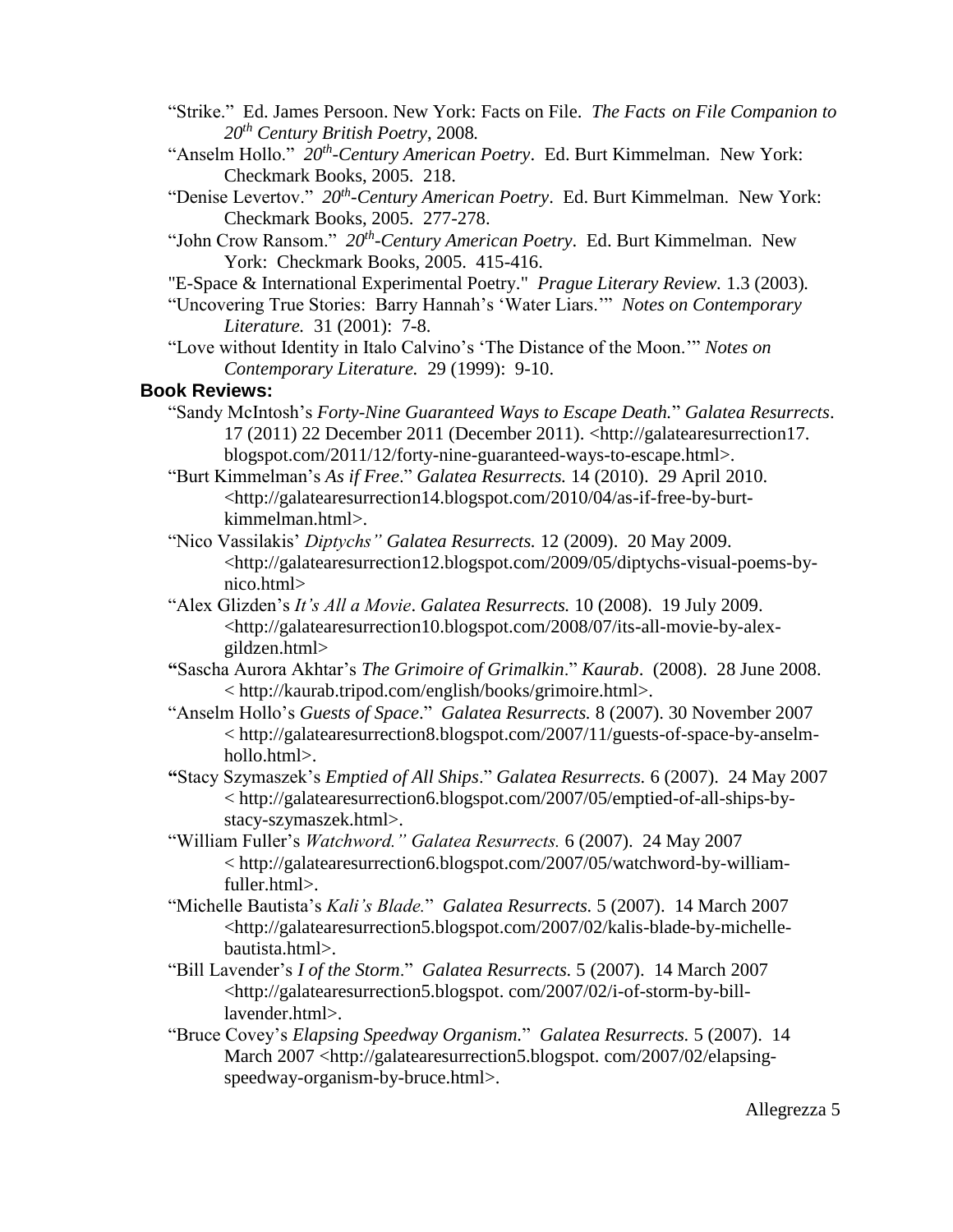- "Elizabeth Willis' *Meteorite Flowers*." *Galatea Resurrects.* 4 (2006): 6 December 2006 <http://galatearesurrection4.blogspot.com/2006/11/meteoric-flowers-by-elizabethwillis.html>.
- "Amy King's *On the Fly.*" *Galatea Resurrects.* 4 (2006): 6 December 2006 <http://galatearesurrection4.blogspot.com/2006/11/on-fly-by-amy-king.html>.
- "Andrew Lundwall's *Klang*" *Galatea Resurrects.* 3 (2006). 6 December 2006 <http://galatearesurrection3.blogspot.com/2006/08/klang-by-andrewlundwall.html>.
- "Lorna Dee Cervantes' *Drive: The First Quartet*." *Galatea Resurrects.* 2 (2006). 6 December 2006 <http://galatearesurrection2.blogspot.com/2006/05/drive-firstquartet-by-lorna-dee.html>.
- "Burt Kimmelman's *Somehow*." *Galatea Resurrects.* 2 (2006). 6 December 2006 <http://galatearesurrection2.blogspot.com/2006/05/somehow-by-burtkimmelman.html>.
- "Reb Livingston's and Molly Arden's *The Bedside Guide to No Tell Motel*." *Galatea Resurrects.* 2 (2006). 6 December 2006 <http://galatearesurrection2.blogspot. com/2006/05/bedside-guide-to-no-tell-motel-edited.html>.
- "Stephen Paul Miller's *Skinny Eight Avenue.*" *Galatea Resurrects*. 1 (2006): 6 December 2006 <http://galatearesurrection.blogspot.com/2006/03/skinny-eighthavenue-by-stephen-paul.html>.
- "Hank Lazer's *Days*." *sidereality*. 2.3 (2003). 6 December 2006 <http://www.sidereality.com/coverv2n3.html>.
- "Don Schofield's *Approximately Paradise*." *Valparaiso Poetry Review*. 5.1 (Fall 2003)*.*
- "C. Markey's *Italo Calvino: A Journey Towards Postmodernism*." *Italica.* 77 (2000): 436-437.
- "W. Ginsberg's *Dante's Aesthetics of Being*." *Forum Italicum.* 33 (1999): 571.

# **Selected Reviews of My Books**

- Stamatakis, Matina. "Book Review of *Step Below*." Hybrid 11. (2016) 11 June 2016 <http://hybrids11.blogspot.com/2016/06/book-review.html>
- Leadbeater, Neil. "Two Books by William Allegrezza." *Galatea Resurrects*. 25 (2015) 23 November 2015. <http://galatearesurrection25.blogspot.com/2015/11/twobooks-by-william-allegrezza.html>
- Reed, Marthe. "*still. walk.* by William Allegrezza." *The Volta Blog.* 23 June 2014. <http://thevoltablog.wordpress.com/2014/06/03/still-walk-by-williamallegrezza/>
- Ford, Mark. "The Syntactican's Song." *The Times Literary Supplement* 22 November 2013. (Review of *The Salt Companion to Charles Bernstein*.)
- Undurraga, Vicente. "26 nuevos poetas gringos se dejan caer en Chile." *The Clinic* 17 September 2012.
- Hastain, J/J. "*densities, apparitions* by William Allegrezza." *Ascent Aspirations Magazine.* 16.5 (2012). May 2012. <http://www.ascentaspirations.ca/ densitiesapparitions.htm>
- Bramhall, Allen. "*Fragile Replacements* by William Allegrezza." *Galatea Resurrects*. 17 (2011) 20 December 2011 <http://galatearesurrection17.blogspot.com/2011 /12/fragile-replacements-by-william.html>.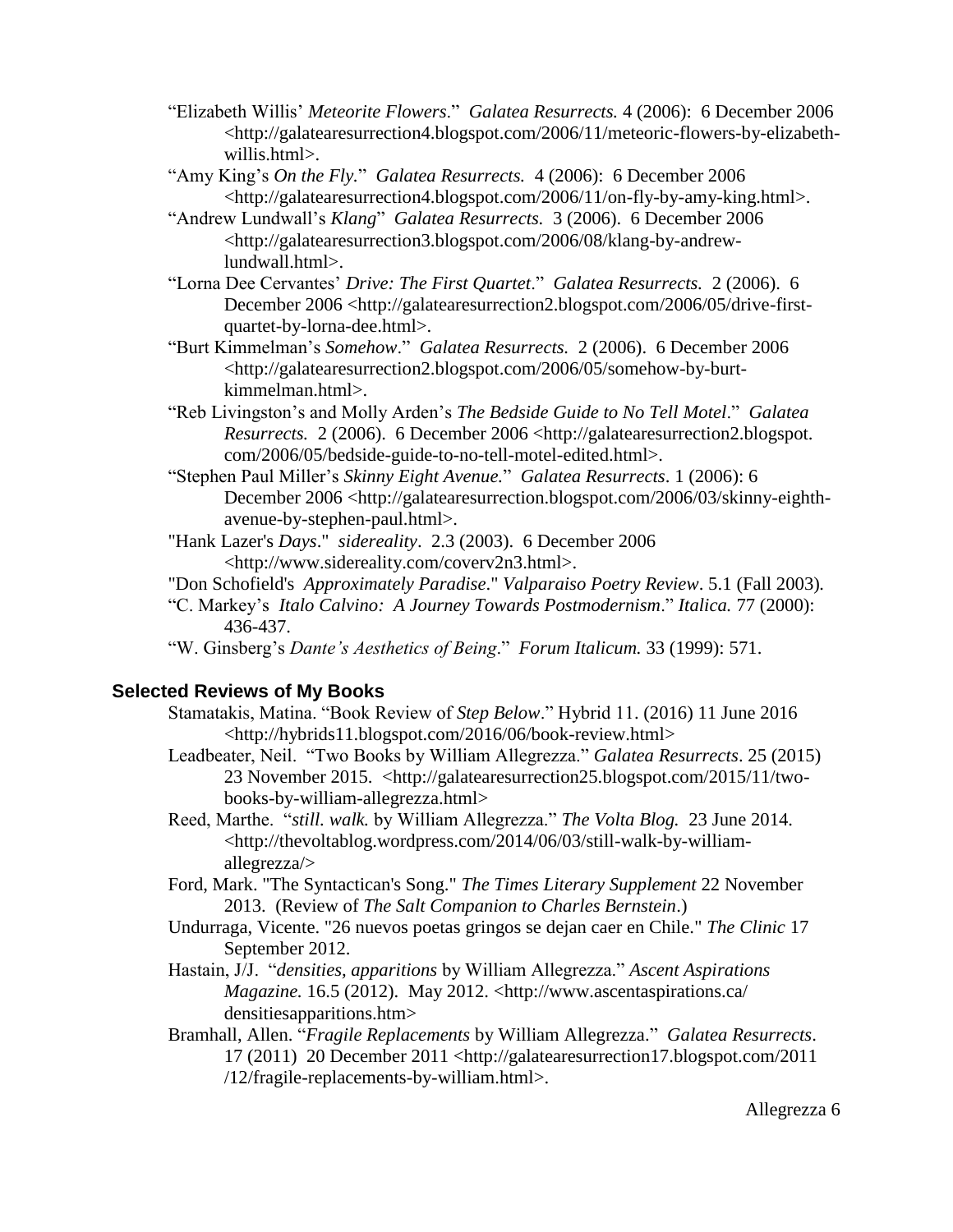- Brunoe, Jerry. "*Ishmael Among the Bushes* by William Allegrezza." *Galatea Resurrects*. 16 (2011) 30 March 2011 <http://galatearesurrection16.blogspot.com/2011 /03/ishmael-among-bushes-by-william.html>.
- *["La alteración del silencio.](http://buscador.emol.com/redirect.php?url=http%3A%2F%2Fdiario.elmercurio.com%2Fdetalle%2Findex.asp%3Fid%3D%7B76bb2c43-02c9-42c2-97aa-a8481547650b%7D)"El Mercurio* 11 July 2010*.*
- Hibbard, Tom. "*Fragile Replacements* by William Allegrezza." *Galatea Resurrects*. 12 (2009) 20 May 2009 <http://galatearesurrection12.blogspot.com/2009/05/fragilereplacements-by-william.html>.
- Myers, Gina. "*Fragile Replacements.*" *Bookslut*. July 2008 <http://www.bookslut.com/ poetry/2008\_07\_013125.php>.
- Silliman, Ron. "*The City Visible.*" 19 June 2007 <http://ronsilliman.blogspot. com/search/label/anthologies>.
- Fink, Thomas. "*Fragile Replacements* by William Allegrezza." *Galatea Resurrects.* 8 (2007). 30 November 2007 <http://galatearesurrection8.blogspot.com/ 2007/11/fragile-replacements-by-william.html>.
- Tabios, Eileen. "*In the Weaver's Valley* by William Allegrezza." *Galatea Resurrects.* 3 (2006). 24 August 2006 < [http://galatearesurrection3.blogspot.com/2006/08/in](http://galatearesurrection3.blogspot.com/2006/08/in-weavers-valley-by-william.html)[weavers-valley-by-william.html>](http://galatearesurrection3.blogspot.com/2006/08/in-weavers-valley-by-william.html).
- Beckett, Tom. "*The Vicious Bunny Translations* by William Allegrezza." *Galatea Resurrects.* 2 (2006). 17 May 2006 <http://galatearesurrection2.blogspot.com/ 2006/05/vicious-bunny-translations-by-william.html>.
- Couch, Clayton. "Chapbook Review of William Allegrezza's *lingo*." 1 (2003) 1 May 2003. < <http://www.sidereality.com/archives/volume1issue3/reviewsv1n3/> reviewoflingo.htm>.

## **Art Work in Shows**

Two pieces, "Asemic C" and "Asemic D," in the show *Visual Poetics: An Exhibition at the Intersection of the Visual and Literary Arts* **(**April 9 – May 4, 2012**)** at the Addison Center for the Arts, Addison, IL.

## **Dissertation**

*Politics in the Lyric-Epic of the Americas: Whitman's* Leaves of Grass *and Neruda's* Canto General*.*

The dissertation compares Walt Whitman's and Pablo Neruda's attempts at crafting a new breed of the epic unique to the Americas, the lyric-epic, to reinforce democratic and communist political ideologies.

## **Selected Professional Presentations**

- November 2016: "The Poetic Geometry of Qurik Fine's *Shunts*." MMLA Conference, St. Louis.
- November 2015: "Poets Twisting through Formulas: Math in Contemporary Poetry." MMLA Conference, Columbus.
- July 2014: "Lancelot's Quest in the Bayou." Evil Incarnate Conference. Case Western Reserve University, Cleveland.
- May 2012: "Charles Bernstein's Disruptive Praxis." Poetry and Revolution Conference, University of London Birbeck. London, England.
- May 2011: "Pounding through Black Mountain to Post-Avant." Back 2 Sopot Poetry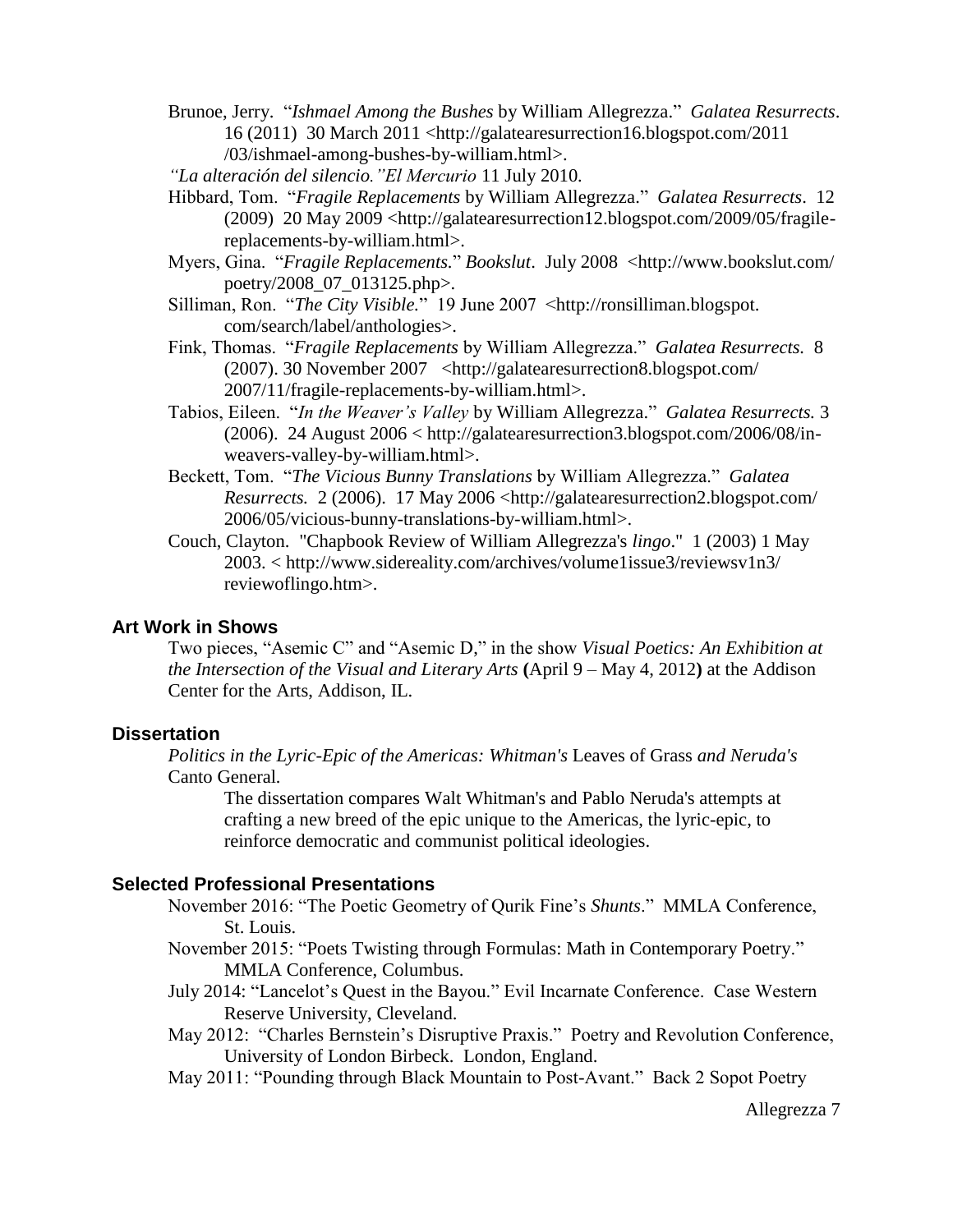Conference. Sopot, Poland.

March 2011: "Editing Small Presses." Small Press Panel. University of Alabama.

November 2009: "Revising the Sonnet in Sequences." MMLA Conference.

- June 2009: "Language Poetry." Simpoesia II. Casa des Rosas, São Paulo, Brazil.
- March 2008: "Editing *The City Visible*." Editing Anthologies Panel/Lecture. University of Illinois at Chicago.
- November 2007: "Contemporary Poetic Forms." Lecture Series. Chicago Public Library.
- November 2007: "The Experimental as a Way to the Individual: Charles Bernstein and Theodor Adorno on Poetry." College of Arts and Sciences Research Conference. Indiana University Northwest.
- November 2006: "Okeanos in Gloucester: Charles Olson's Use of the Greeks." MMLA Conference.
- March 2006: "Using Sources in Contemporary Poetry: Susan Howe's *The Liberties*." &NOW/Lake Forest Literary Festival.
- November 2005: "A Global Poetics of Sarcasm: Humor in the Poetry of Anselm Hollo." College of Arts and Sciences Research Conference. Indiana University Northwest.
- November 2004: "The Crisis of the Ecological Man: Calvino's *Marcovaldo.*" College of Arts and Sciences Research Conference. Indiana University Northwest.
- November 2001: "National Division and the Poet: Walt Whitman and the Civil War." MMLA Conference.
- December 2000: "Online Poetry: the Style of Writing." Invited Lecturer. Columbia College Chicago.
- March 2000: "For Your Heath: the Poetry of Antonio Porta." 10<sup>th</sup> Annual Mardi Gras Conference. Louisiana State University.
- January 1999: "Cecco Angiolieri: the Major Themes." Nature of the Literary Conference. University of Oregon.

# **Selected Panel Moderation/Creation**

- "Experimental Poetry and Form." MMLA Conference, St. Louis. Nov. 2009.
- "Experimental Writing in the Midwest." MLA Conference, Chicago. Dec. 2007.
- "Urban Poetry Panel." Drawing the Lines Conference. Indiana University Northwest. Gary, IN. Nov. 2006.
- "Experimental Poetics in Contemporary Chicago: Poetry and Theory." MMLA Conference. Chicago. Nov. 2006.
- "Truth and Female Identity in Poetry and Prose." College of Arts and Sciences Research Conference. Indiana University Northwest. Gary, IN. Nov. 2006.

# **Conference Organization**

Series A Conversations Conference: I organized a one day conference at the Hyde Park Art Center in Chicago on September 19, 2009. The conference included panels on new media poetics, poetry publication, poetry and place, and various other topics, and it included a concluding poetry reading with eleven poets and a screening of several mini-films.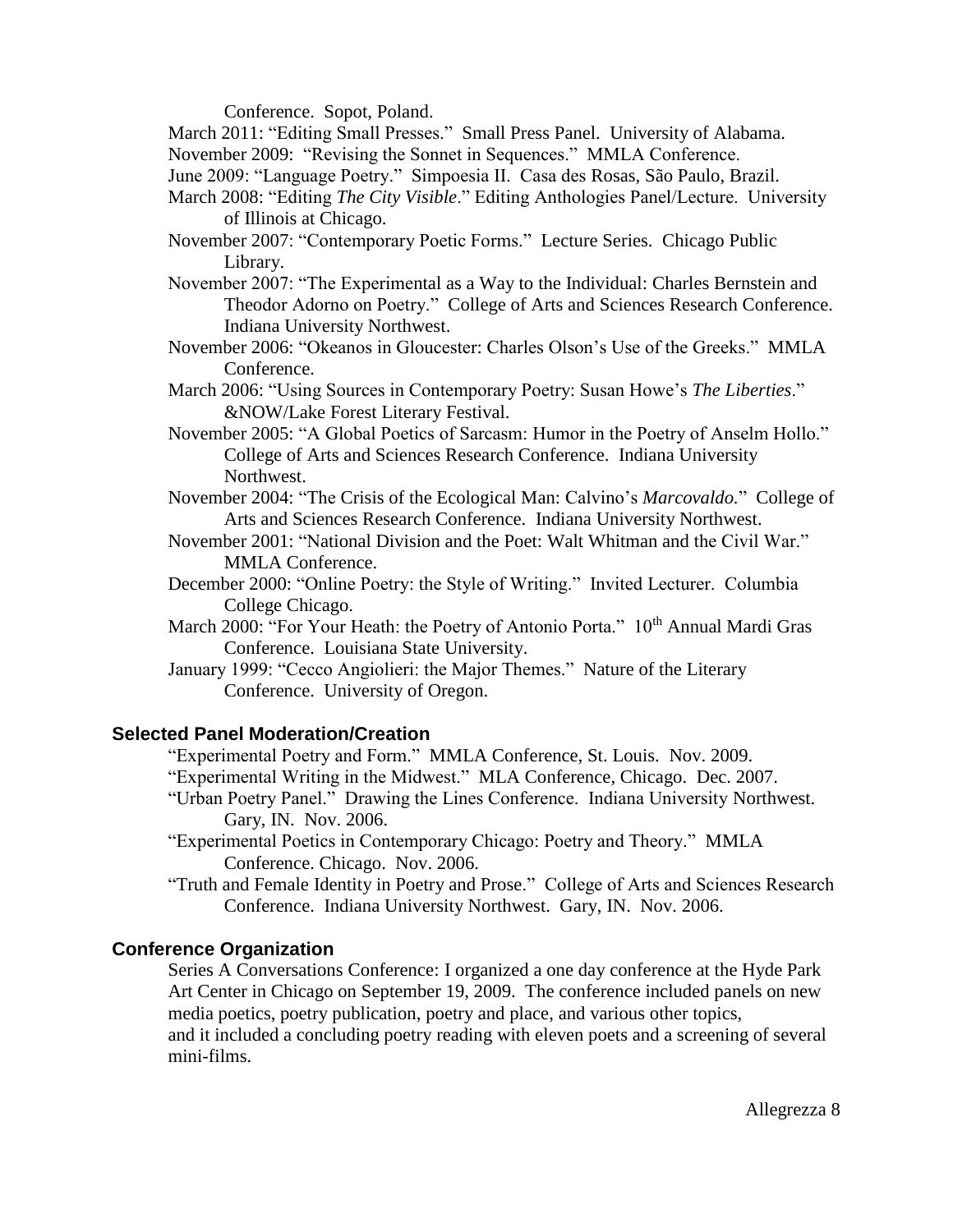#### **Forum Panelist**

"Duncan/Levertov and the War Now." Woodland Pattern. Milwaukee, WI. Feb. 2009.

#### **Selected Poetry Readings** (a full list is available upon request)

Myopic Books (Chicago). October 2016. Writer's Center. (Malmo, Sweden). June 2016. Steamline Literary Reading Series (Hammond, IN). March 2015. Re:Verse, Illinois Wesleyan University. (Blooming, IL). April 2014. Penguin, Spoon River, Seven Corners Reading. (Chicago). April 2012. Back 2 Sopot Poetry Conference. (Sopot, Poland). May 2011 Slash Pine Poetry Festival (Tuscaloosa, AL). April 2011. Last Friday: Court Street Gallery (Saginaw, MI). June 2010. An Evening of Paper: Pilot Books (Seattle, WA). May 2010. Myopic Books (Chicago). April 2010. Art Institute of Chicago. October 2009. Casa des Rosas (São Paulo, Brazil). June 2009. Poetry Center (Chicago). February 2009. Poetry Project at St. Marks's (New York). May 2007. Other Poets Gathering (Atlanta). March 2007. Loyola University Chicago. November 2006. Lewis University (Romeoville, Illinois). April 2006. Innovailers & Outsiders Poetry Reading (Austin, TX). March 2006. The Schlafly Tap Room Reading Series (St. Louis). November 2005. Blackburn College (Carlinville, IL). November 2005. Poetry Heat: University of Texas, Arlington. October 2005. Felix Series: University of Wisconsin, Madison. September 2004. Woodland Pattern (Milwaukee). August 2004. Discrete Reading Series (Chicago). August 2004. University of Illinois at Chicago. November 2003.

#### **Books Edited for Presses**

Piotr Gwiadza's *Aspects of Strangers.* Chicago: Moria, 2015. Eileen Tabios' *I Forgot Light Burns.* Chicago: Moria, 2015. Ed Baker's *Neighbor.* Chicago: Moria, 2015. Janet and Cheryl Snell's *Geometries.* Chicago: Moria, 2015. Tom Beckett's *Appearances: A Novel in Fragments*. Chicago: Moria, 2015. Garin Cycholl's *Horse Country.* Chicago: Moria, 2015. Mary Kasimor's *Saint Pink.* Chicago: Moria, 2015. lars palm's *Look who's singing.* Chicago: Moria, 2015. Charles Perrone's *Out of Alphabetical Order.* Chicago: Moria, 2015. Joel Chace's *One Web.* Chicago: Moria, 2014. Garin Cycholl's *Horse Country.* Chicago: Moria, 2014. Jay Besmer's *A New Territory Sought.* Chicago: Moria, 2013. Marthe Reed's *(em)bodied bliss.* Chicago: Moria, 2012. Guatam Verma's *The Opacity of Frosted Glass*. Chicago: Moria, 2011. j/j hastain's *autobiography of my gender.* Chicago: Moria, 2011.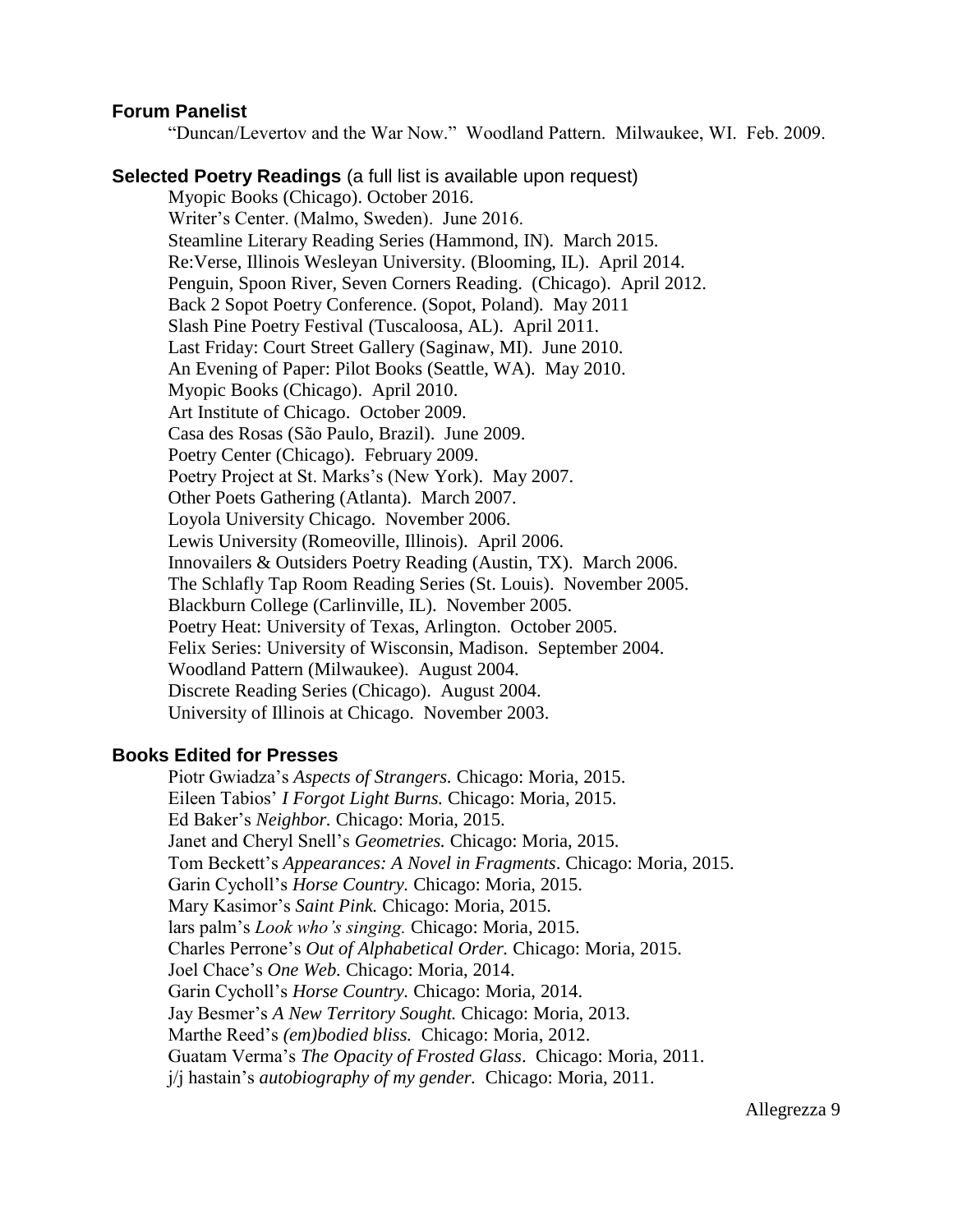Garin Cycholl's Bonegathers. Chicago: Moria, 2011. rob mclennan's Kate Street. Chicago: Moria, 2011. David Huntsberger's Postindustrial Folktales. Chicago: Moria, 2010. Tim Earley's *The Spooking of Mavens*. Chicago: Cracked Slab Books, 2010. Steve Halle's *map of the hydrogen world*. Chicago: Cracked Slab Books, 2009. Cheryl Pallant and Grant Jenkins' *Morphs*. Chicago: Cracked Slab Books, 2009. Jukka-Pekka Kervinen's *Course of Action*. Chicago: Cracked Slab Books, 2009. Garin Cycholl's *Rafetown Georgics.* Chicago: Cracked Slab Books, 2009. Christophe Casamassima's *The Proteus.* Chicago: Moria Books, 2009. Mark Young's *More from Series Magritte.* Chicago: Moria Books, 2009. ED Baker's *Goodnight.* Chicago: Moria Books, 2009. Charles Peronne's *Six Seven*. Chicago: Moria Books, 2008. Charles Freeland's *Furiant, Not Polka*. Chicago: Moria Books, 2008. Amy Trussell's *Meteorite Dealers*. Chicago: Moria Books, 2007. Lars Palm's *Mindfulness*. Chicago: Moria Books, 2006. Garin Cycholl's *Nightbirds.* Chicago: Moria Books, 2006. Mark Young's *from Series Magritte.* Chicago: Moria Books, 2006. Francis Raven's *Cooking with Organizational Structures.* Chicago: Moria Books, 2006. Raymond Bianchi's *American Master.* Chicago: Moria Books, 2006. Clayton Couch's *Letters of Resignation.* Chicago: Moria Books, 2006. Thomas Fink's *No Appointment Necessary.* Chicago: Moria Books, 2006. Michelle Noteboom's *Edging.* Chicago: Cracked Slab Books, 2006. Jordan Stempleman's *Their Fields.* Chicago: Moria Books, 2005. Donna Kuhn's *Not Having an Idea.* Chicago: Moria Books, 2005. Eileen R. Tabios's *Post Bling Bling.* Chicago: Moria Books, 2005. Anny Ballardini's *Opening and Closing Numbers.* Chicago: Moria Books, 2005.

## **Literary Judging**

2016: Judge for the Paul G. Quinnett Writing Cometition. 2014: Judge for the Marilyn Jean Buck Memorial Award, Austin Poetry Society. 2006: Judge for the Chicago International Translation Prize for Poetry. 2005 and 2007: Judge for the Heartland Poetry Prize. 1997, 1998, and 1999: Judge for the Emily Toth Award. Spring 1999: Judge for the Louisiana State Literary Rally Testing.

#### **Dissertation Committees**

Member of Garin Cycholl's committee (spring 2004) and Simone Muench's committee (spring 2005) at the University of Illinois at Chicago. Both students received doctorates in Creative Writing: Poetry.

#### **University Service**

Fall 2015 – present: Member of the New Student Orientation Advisory Board.

Fall 2015 – present: Member of the Survey & Curriculum Committee.

Fall 2015 – Spring 2016: I presented a series of four writing workshops at IUN for veterans as part of IUN's One Book One Campus project.

Fall 2014 – present: Steering Committee Member for Indiana's Hub of AAC&U's

Allegrezza 10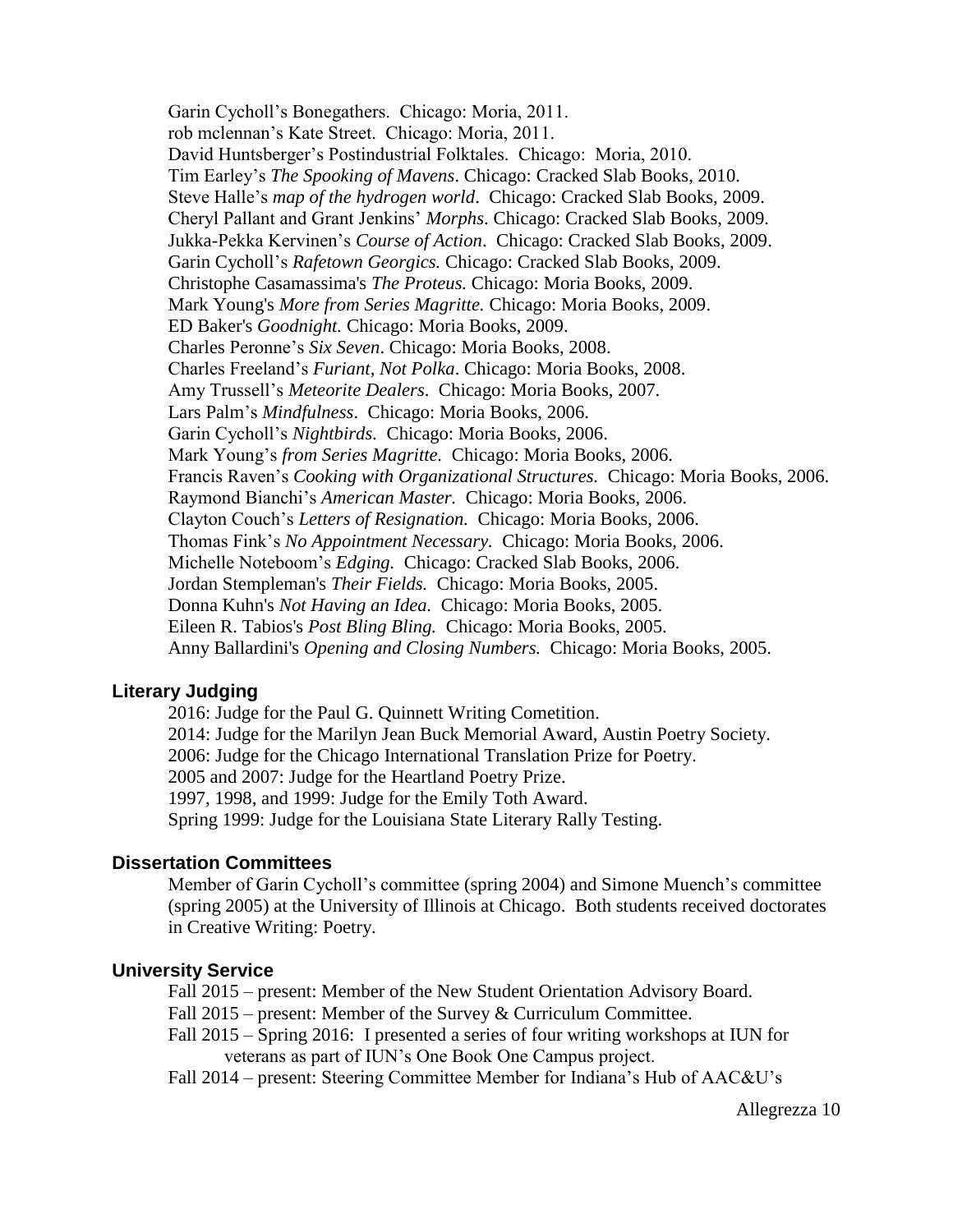Faculty Collaborative

Fall 2014 – present: Chair of Arts and Sciences Curriculum Committee.

Fall 2014 – Spring 2015: Chair of Trustee's Teaching Committee.

Summer 2014 – present: Director of the Writing Center.

Summer 2014 – present: Director of Professional Writing.

Fall 2012 – Spring 2016: COAS Representative to the Faculty Organization at IUN.

Fall 2012 – present: Admissions Committee Chair at IUN.

Fall 2011 – Spring 2015: Member of the Security Committee at IUN.

Fall 2011 – Spring 2012: Member of the Elections Committee at IUN

Fall 2010 – Spring 2015: Faculty Advisor for the Poetry Club at IUN.

Fall 2010 – Fall 2013: Faculty Advisor for the Japanese Club at IUN.

Fall 2009 -- Fall 2010: Member of the Equipment Committee at IUN.

Fall 2007 – Spring 2012: Faculty Advisor for *Spirits*, the literary magazine of IUN.

Summer 2007 – Spring 2010: Peer Reviewer for *South Shore Journal.*

Fall 2004 – Spring 2011, Fall 2012 – Spring 2015: Member of the Computer Committee.

Fall 2004: I presented a series of workshops at IUN for the Writing Center staff on tutoring clients.

Spring 2003 -- present: Member of the Composition Committee at IUN.

Spring 2003 -- present: Faculty Advisor at IUN.

- Spring 1998: Computer envoy and technician for LSU's English Department and Writing Center.
- Fall 1998 -- Spring 1999: Member of the Technology Committee in the LSU English Department.

## **Related Professional Activities**

- Summer 2014 present**.** Founder and editor of the poetry blogzine *MossTrill* (https://mosstrill.wordpress.com/).
- Spring 2012. Guest editor for the magazine *PoetsArtists* (issue 34). I collected and selected the poetry and fiction to be included in the issue.
- Fall 2010 present: Advisory Board Member for the University of New Orleans Press.
- Summer 2006 Fall 2010: Founder and curator of Series A, a reading series at the Hyde Park Art Center in Chicago. On the web site, you can find the list of readers, podcasts, and photos: http://www.moriapoetry.com/seriesa.html.
- Spring 2005 Fall 2010: Editor-in-Chief and co-founder of Cracked Slab Books (http://crackedslabbooks.com).
- Fall 2004: Member of a grant team that created an oral history project on Northwest Indiana. I helped facilitate interviews of 24 former steel workers and wrote an introduction to a pamphlet published by Indiana University.
- Summer 1998 present: Founder, editor, and designer of an Internet poetry journal, *Moria*, which publishes four issues annually (www.moriapoetry.com). Each month the journal averages readers from forty-four countries.
- Fall 1998: Grant writer for a Louisiana Systemic Initiatives Program in Math and Sciences (LaSIP) proposal to the National Science Foundation.